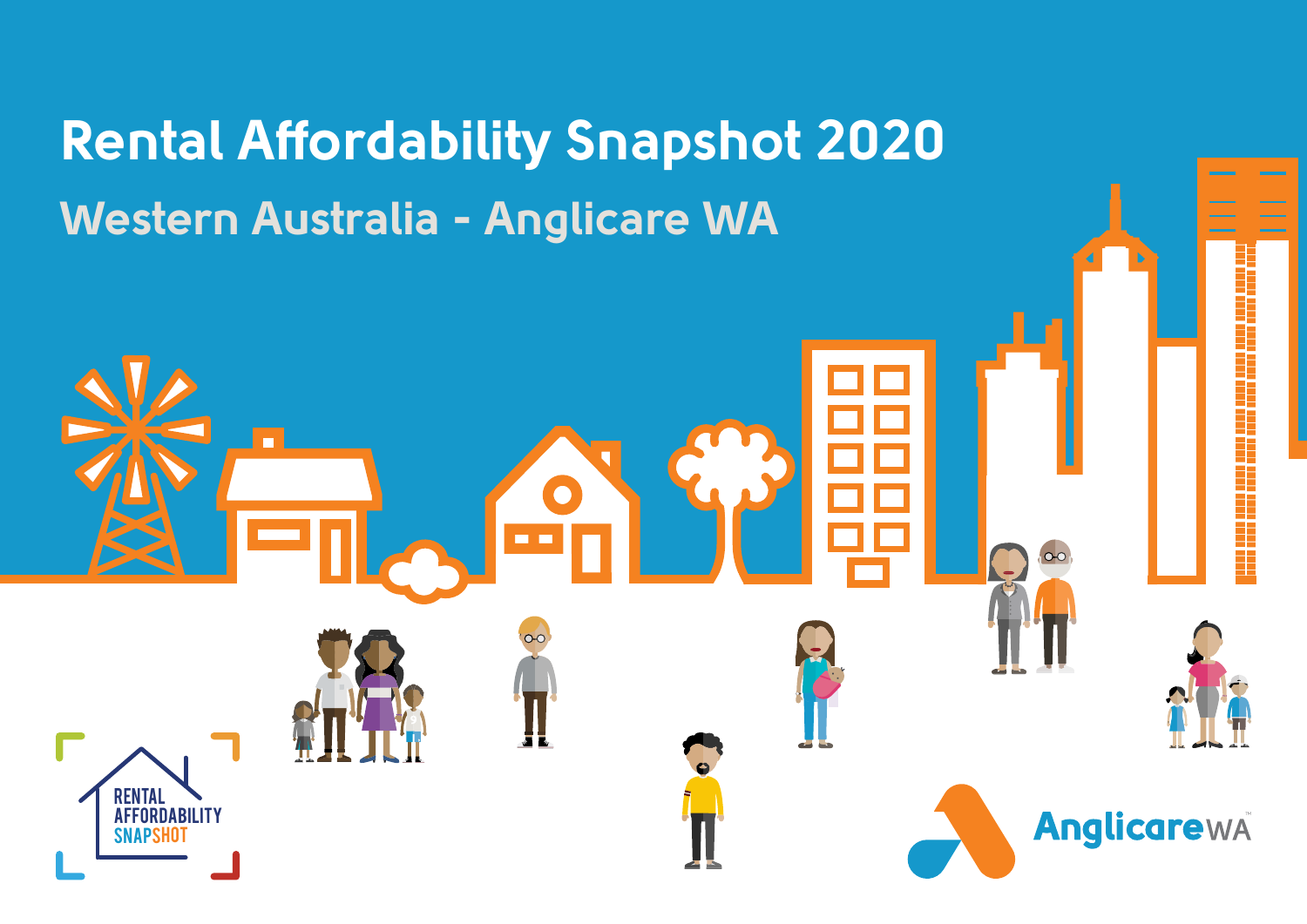Anglicare WA conducts the Rental Affordability Snapshot each year to develop a better understanding of how our rental market is changing and the implications for Western Australians living on low incomes.

The Rental Affordability Snapshot was taken just days before the Australian Government announced a temporary, 6 month increase to some government income payments, in response to the Coronavirus pandemic. This 'Coronavirus Supplement' of an additional \$550 per fortnight will be paid to all new and existing recipients of the JobSeeker (formerly Newstart), Youth Allowance, and Parenting Payments from 27 April 2020, in addition to their normal payments.

The 2020 Rental Affordability Snapshot highlights the lack of affordable options for low income households, particularly those that rely on Government benefits. They continue to be priced out of the private rental market across the State. Since last year, median rents increased from \$350-\$370 in the Perth metro area, remained steady at \$330 in the South West and Great Southern, and increased dramatically from \$400 to \$470 in the North West including the Kimberley and Pilbara.

This Rental Affordability Snapshot contains two sets of findings: it shows the number of affordable and suitable homes for rent for people on low incomes on the weekend of 21 March 2020. It then uses the same property listings to measure affordability for the same WA households if the temporary supplements were made permanent.

This year's Snapshot is based on 7,256 private rentals in the Perth metro area, South West and Great Southern, and the North West including the Kimberley and Pilbara. A property was considered affordable if it required less than 30% of a household's income, and it was considered appropriate if it had an adequate number of bedrooms.

The impact of the Coronavirus Supplement on affordability for different family types is uneven, with households in receipt of JobSeeker, Youth Allowance or Parenting Payments experiencing greater rates of affordability with the new payments. However, households that rely on the Disability Support Pension and Age Pension will be left behind since they are not eligible for the Supplement. The slight increase in affordability for those on Age Pension and DSP are from an increase of \$11 per fortnight on 20 March 2020 as part of a bi-annual increase linked to CPI.



# Rental Affordability Snapshot 2020

#### Claudia, Parenting Payment

**She can afford 12 (**0%**) of listed properties. With the Coronavirus Supplement she could afford** 5%**.**



#### Michael, JobSeeker Payment

**There is 1 property (**0%**) in Perth that he can afford. With the Coronavirus Supplement he could afford** 1%**.** 

**Couples on the JobSeeker Payment could only afford** 1% **of listed properties. With the Coronavirus Supplement,** 30% **of properties would be affordable to them.** 

#### Grace, Minimum Wage

**She can afford** 11% **of listed properties. She is ineligible for the Coronavirus Supplement, no change in affordability.**



#### South West & Great Southern North West (including Kimberley & Pilbara)

#### Ruby and Bruce, Age Pension

**They can afford** 3% **of listed properties. The couple are not eligible for the Coronavirus Supplement.**

#### Perth Metro

#### Kevin, Disability Support Pension

**He can afford 1 (**0%**) of listed properties. He is not eligible for the Coronavirus Supplement.**



#### Lisa and Ben, Minimum Wage & Parenting Payment

**They can afford** 7% **of listed properties. With the Coronavirus Supplement they could afford** 12%**.**



# Key Findings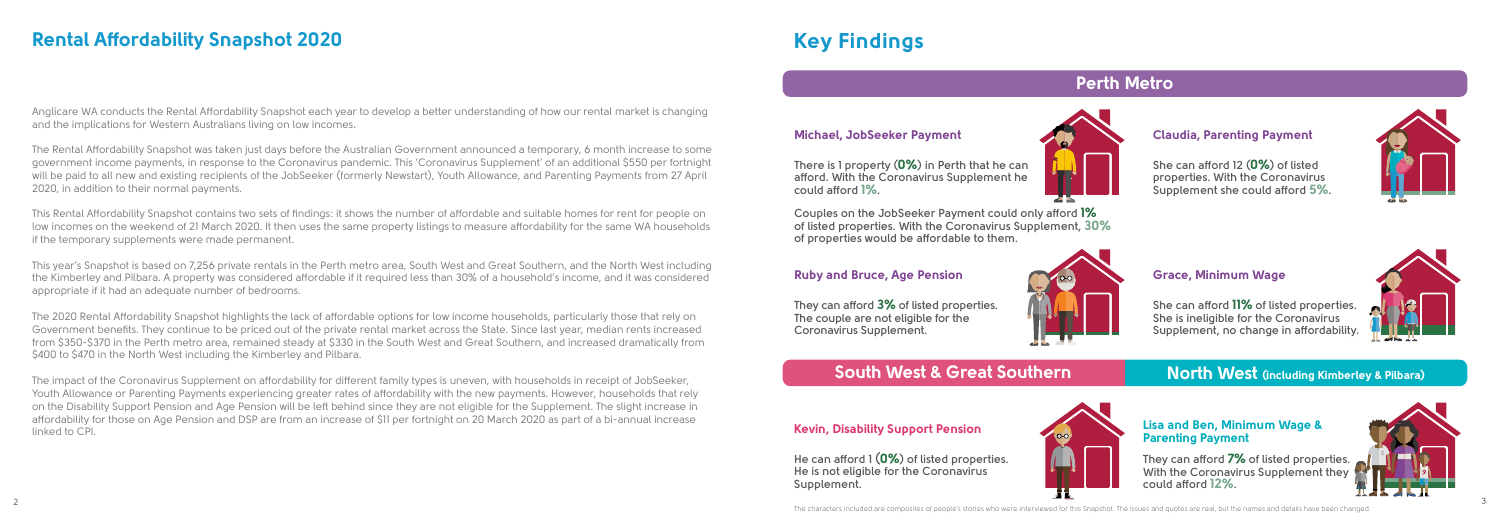

### **Michael**

Single, JobSeeker Payment

With the Coronavirus Supplement, Michael could afford 1% (51 properties) up from 0% without the Supplement.

**The Coronavirus Supplement will make a significant difference to a couple on JobSeeker Payment. Without it, they could only afford** 1% **of listed properties. With it,** 30% **of properties would be affordable to them.**



"I'm enjoying having my own place. I haven't been this happy in a long time. My outlook is improving. I'm writing again, getting my creativity back." - Michael

Last year we introduced Michael who, after losing his job, had to find somewhere cheaper to live and eventually secured a public housing unit where he pays 25% of his income. Having access to decent, affordable accommodation has made a huge difference to Michael's health and wellbeing.

> Claudia can afford \$193 per week for rent. 12 properties out of 6,187 ( $\mathbf{0\%}$ ) of properties in the Perth Metro area are affordable and appropriate for Claudia and her daughter.

His mate, Kim, also on JobSeeker Payment, can afford to pay \$90 per week in rent. There is 1 room in a share house, in the whole Perth Metro, that is affordable for Kim. He spends 65% of his income on a private rental. Each fortnight, he has enough money for one week, and relies on emergency food help for the second week.



# **Claudia**

Single parent with one child, Parenting Payment

She would have to pay 66% of her weekly income to afford a median rental of \$370 a week.

**With the Coronavirus Supplement, Claudia could afford** 5% **(331 properties) up from** 0% **without the Supplement.** 





"I hate relying on other people but at the moment I don't know how to get out of this situation."



Since Claudia couldn't find an affordable place on her own last year, she moved in with her mum, but the situation is tense.

Claudia is looking for work and childcare for her 18 month old. She would like to have a place of her own where her daughter can have space to play.



# Perth Metro Perth Metro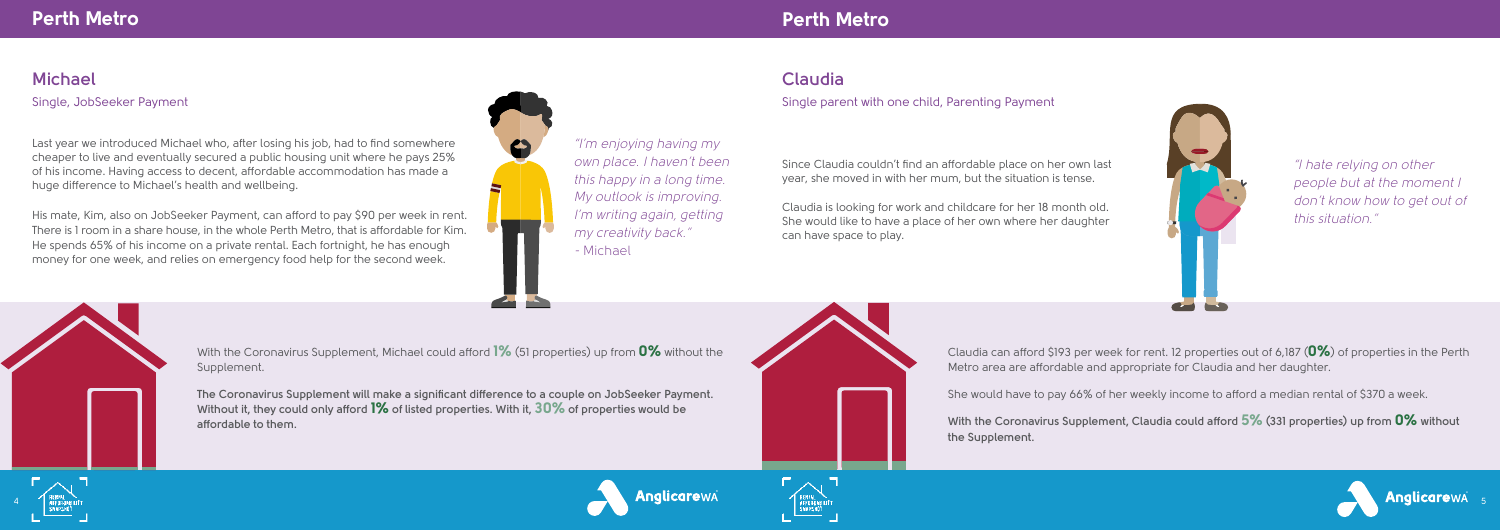

# **Ruby and Bruce**

Couple, Age Pension

A couple on an Age Pension can afford \$227 a week in rent. Ruby and Bruce pay \$173 per week for the caravan site plus \$70 a month for electricity.

**3%** of listed rental properties in the Perth Metro are affordable for a couple on an Age Pension.

**Ruby and Bruce are not eligible for the Coronavirus Supplement, but due to a small increase in the Age Pension linked to CPI as of 20 March 2020, they could afford** 4% **of properties in the Perth metro area.**



| "We cut everything off to |
|---------------------------|
| save money, but now we    |
| feel disconnected."       |

| Thi: |  |  |
|------|--|--|
| car  |  |  |

There has been an improvement in affordability for families like Grace's; **11%** of listed properties are affordable and appropriate for a single parent earning minimum wage.

Ruby and Bruce moved into a caravan park this year to try and make ends meet. They are doing their best to integrate into the community and Ruby started volunteering at a local library.

She would like to be working, but it makes it hard to look for work when you don't have a car, which they had to sell to afford the move to the caravan park.



#### **Grace**

#### Single parent with two kids, Minimum Wage

is year, Grace was able to move into a cheaper rental that she  $\blacksquare$  . This was moved in the first. This was able to move into a cheaper rental that she an afford.

Grace can afford \$303 per week in rent.

**Grace isn't eligible for the Coronavirus Supplement so she would continue to be able to afford** 11% **of listed properties.**





She would still like to be closer to school, but for now she is happy that she and her kids are safe after years of violence and conflict with her ex-partner.



# Perth Metro Perth Metro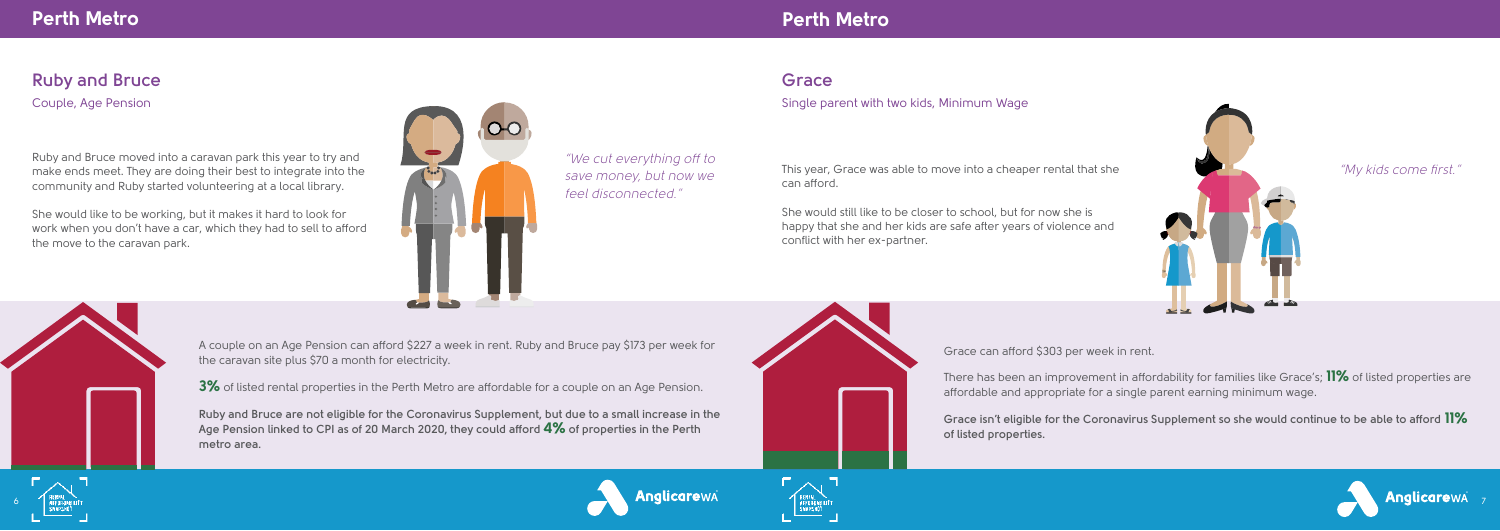

# **Kevin**

Single, Disability Support Pension

Kevin can afford to spend \$159 a week on rent. Kevin would have to pay 72% of his weekly income to afford a median rental in the South West and Great Southern of \$330 a week.

1 property ( $\sim$ ) out of 685 in the Southwest and Great Southern is affordable for Kevin.

**Kevin isn't eligible for the Coronavirus Supplement, but with a new rate of Disability Support Pension as of 20 March 2020, he would be able to afford increased rent of \$160 (up \$2) making 3 properties (0%) in the whole South West and Great Southern affordable to him.**



"I just want a home. I haven't had one in a long time."



Kevin has moved a few times this year, renting rooms in people's houses and staying in a lodging house. One place was so small, you "couldn't swing a cat in it."

He's looking for stability after years of bouncing around.



Lisa and Ben can afford \$334 a week on rent.The median rent in the North West increased dramatically from \$400 per week in 2019 to \$475 in 2020.

Only 7% of properities in the Northwest are affordable for Lisa and Ben, down from 13% in 2019.

**With the Coronavirus Supplement, Lisa and Ben could afford** 12% **up from** 7% **without the Supplement.**



### **Lisa and Ben**

Couple, Minimum Wage and Parenting Payment

"We're just trying to keep up."

Lisa and Ben have been able to maintain their rental from last year but have been unable to save up for a deposit to buy their own home as they had hoped.

Ben found work and is on a temporary contract. He doesn't know if it will be extended beyond this year.



# South West & Great Southern North West including the Kimberley and Pilbara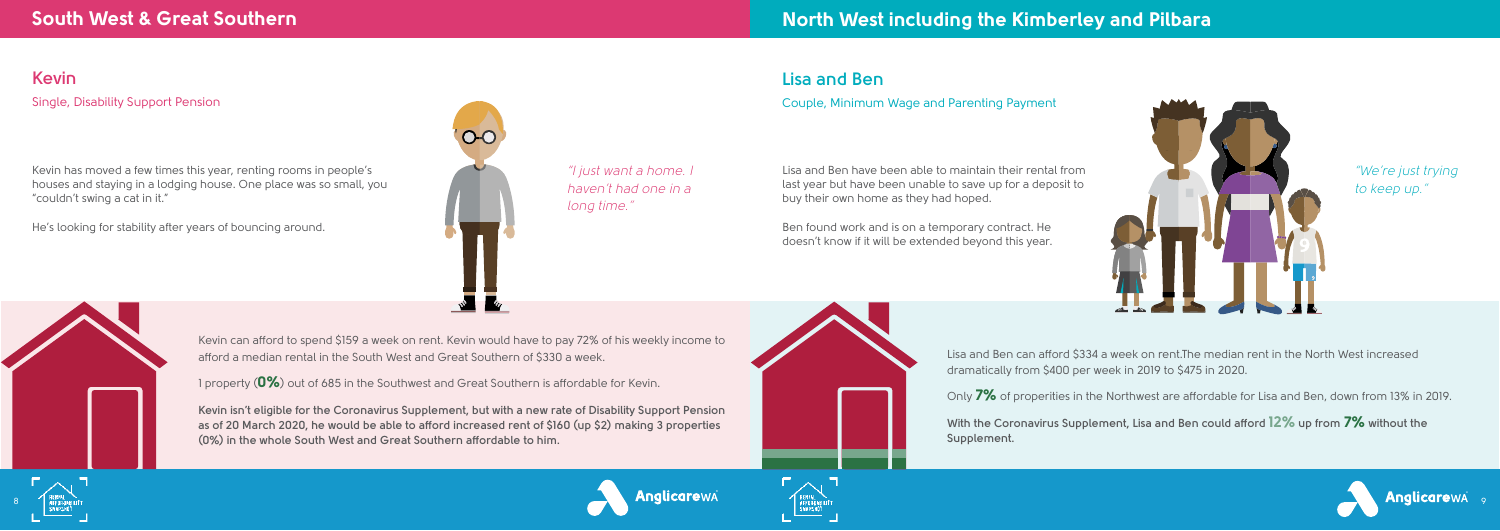### Permanently Increase Income Support – JobSeeker Payment

| The issue                                                                                                                                                                                                                                                                                                            | <b>The</b>                                                |
|----------------------------------------------------------------------------------------------------------------------------------------------------------------------------------------------------------------------------------------------------------------------------------------------------------------------|-----------------------------------------------------------|
| Welfare increases have given many Australians much needed relief, but the private rental market is still failing people on the lowest<br>incomes. Age pensioners and people with disability have been left out altogether.<br>Welfare increases should be open to all people in need – and they should be permanent. | $\bullet$ 2<br>$\bullet$ A<br>$\mathsf{P}$<br>$\bullet$ T |
| What needs to change                                                                                                                                                                                                                                                                                                 |                                                           |
| Permanently increase single rates of JobSeeker, Youth Allowance and related payments by retaining the COVID-19 supplementary                                                                                                                                                                                         | Wha                                                       |
| payment as standard.                                                                                                                                                                                                                                                                                                 | $\bullet$ P                                               |
| Index allowances in line with wage movements at least twice per year.                                                                                                                                                                                                                                                | $\bullet$ L<br>$\mathsf{S}$                               |
| <b>What Anglicare WA is doing</b>                                                                                                                                                                                                                                                                                    |                                                           |
| We have signed up to the #RaiseTheRate campaign and are asking the Federal Government and all WA MPs to make the increases to                                                                                                                                                                                        | Wha                                                       |
| JobSeeker payments permanent.                                                                                                                                                                                                                                                                                        | We a                                                      |
|                                                                                                                                                                                                                                                                                                                      | 'Tena                                                     |
| What you can do                                                                                                                                                                                                                                                                                                      |                                                           |
| Share your story with the #RaiseTheRate campaign.                                                                                                                                                                                                                                                                    | Wha                                                       |
| Contact or visit your Federal MP to ask them to support a permanent increase.                                                                                                                                                                                                                                        | Supp                                                      |
| Sign up for campaign updates to #RaiseTheRate.                                                                                                                                                                                                                                                                       |                                                           |

# What can be done?

# Protecting Renters

#### **The issue**

- 28% of renters were already in rental stress prior to COVID-19, paying more than 30% of their income on rent.
- Across the country, we've heard stories from people who are losing their jobs and seeing their hours cut back. Incomes are drying up. People are at serious risk of losing their homes.
- The Residential Tenancies Act regulates the private rental market in WA and is currently under review by the WA State Government.

#### **What needs to change**

- Provide rent and debt relief to tenants in need.
- Limit rent rises to Consumer Price Index as they have done in a number of places in Europe, the UK and the USA. In limited circumstances, such as when substantial improvements are made to a property, landlords could apply to increase the rent by more than CPI.

#### **What Anglicare WA is doing**

are working with the [Make Renting Fair](https://www.makerentingfairwa.org.au/) coalition of community organisations calling for the stabilisation of rent increases as part of their ancy Ten' - a list of tenancy issues and solutions.

#### **What you can do**

port the Make Renting Fair campaign by telling your story, signing up for campaign updates or donating to the campaign.

# What can be done?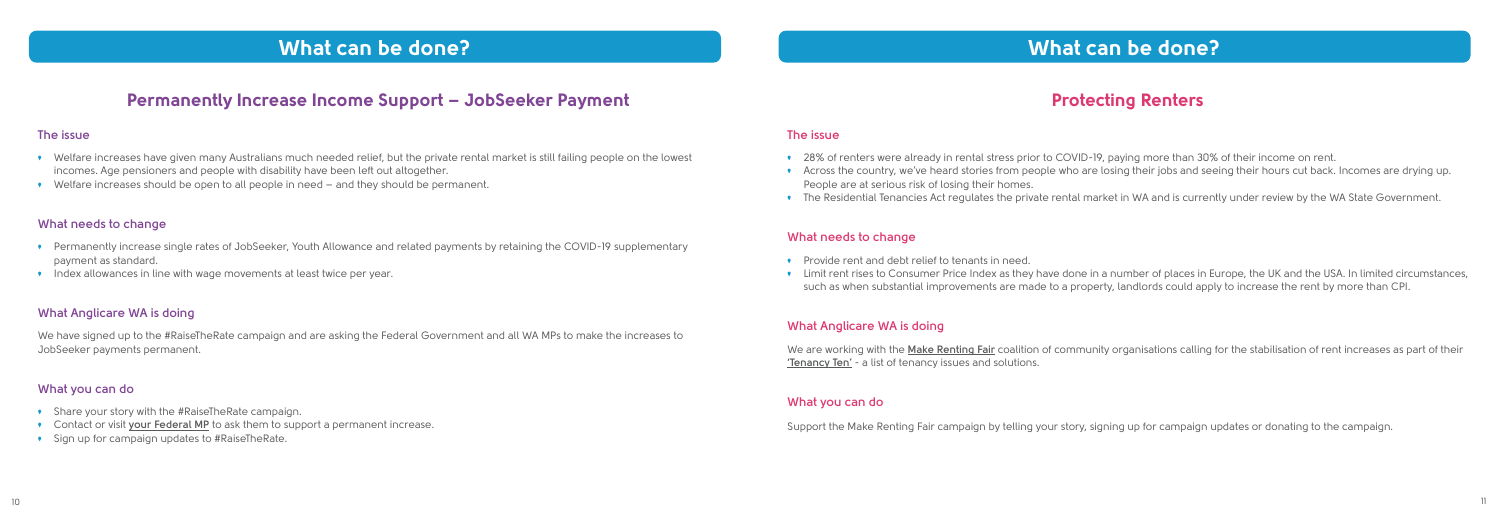### Increase Housing Supply – Private, Public and Community

| The issue                                                                                                                                                                                                                            | The       |
|--------------------------------------------------------------------------------------------------------------------------------------------------------------------------------------------------------------------------------------|-----------|
| We're asking people to stay at home $-$ so we must invest in homes for people who need them most.<br>There is inadequate social housing (public and community housing) in WA to meet demand. Prior to COVID-19 the waitlist was over |           |
| 14,000 and is likely to increase.                                                                                                                                                                                                    |           |
| What needs to change                                                                                                                                                                                                                 |           |
| Increase social housing by a net increase of at least 15,000 social housing dwellings with a major construction program as part of our                                                                                               | Wh        |
| COVID-19 economic recovery.<br>Provide subsidised housing in the private rental market and require new developments to include at least 15% affordable housing, of                                                                   |           |
| which at least 5% is social housing.                                                                                                                                                                                                 |           |
| <b>What Anglicare WA is doing</b>                                                                                                                                                                                                    | Wh        |
| We are providing our experience and opinion to the development of the <b>State Housing Strategy</b> being developed by government with                                                                                               | We        |
| the support of Shelter WA.<br>We are a member of the WA Alliance to End Homelessness and working with the State government and other organisations to<br>implement the <b>State Homelessness Strategy</b> .                          | clin      |
|                                                                                                                                                                                                                                      | Wh        |
| What you can do                                                                                                                                                                                                                      | $\bullet$ |

the working with the <u>Make Renting Fair</u> coalition of community organisations that calls for minimum standards in rentals, including climate appropriate housing, as part of their **['Tenancy Ten'](https://www.makerentingfairwa.org.au/the-tenancy-ten/)** - a list of issues and solutions.

- Ask your State and Federal MPs to back a major social housing construction program to both provide more affordable housing and support our economic recovery.
- Private rental landlords can register their property with the Assisted Rental Pathways Pilot.

# What can be done?

# Reduce Costs of Utilities

#### **The issue**

• With the internet and digital connectedness increasingly essential to economic and social life, the prohibitive cost for many low income renters can result in exclusion to opportunity and participation.

• Poor insulation in lower rent housing often requires more cooling and heating than other housing.

• Utilities as a proportion of income are higher for low income renters.

#### **What needs to change**

- Extend coronavirus hardship schemes and rebates for utilities for the long term.
- Broadband connections to be included in utilities hardship schemes.
- Retrofitting housing stock for greater energy efficiency by social housing providers and minimum insulation standards for private rentals.

#### **What Anglicare WA is doing**

#### **What you can do**

• Ask your MP to support the **[No Australian Left Offline](http://accan.org.au/no-australian-left-offline)** proposal. • Support the **Make Renting Fair** campaign.

# What can be done?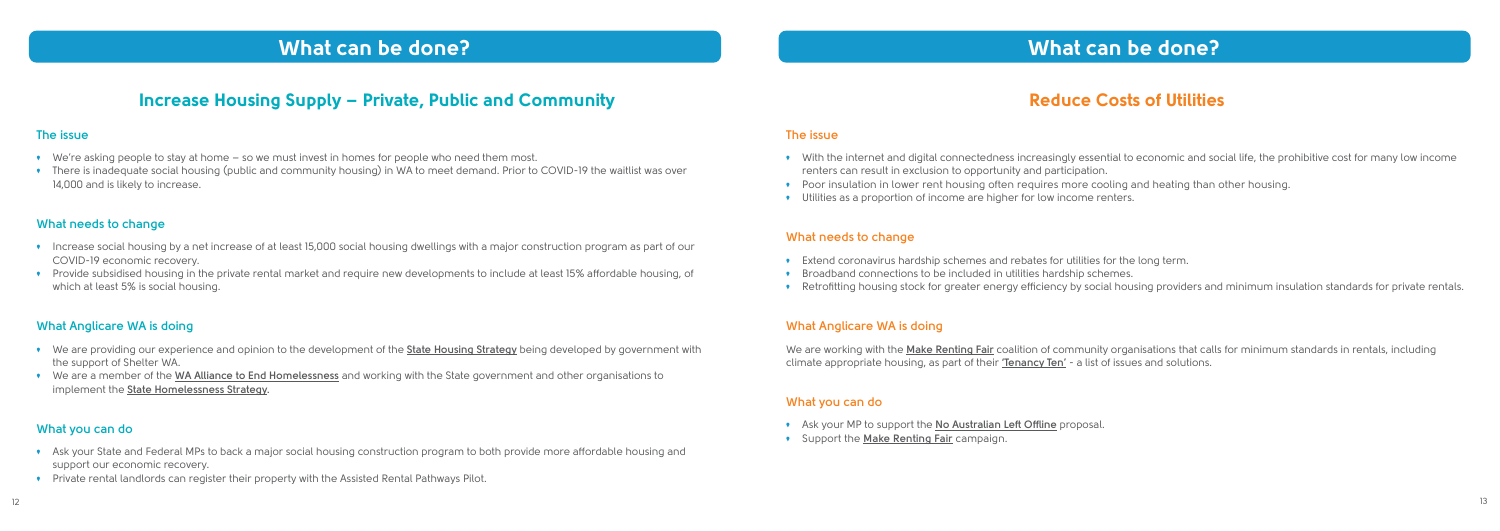



# Affordability by Region, 2014-2020

### **Perth Metro**

Without the Coronavirus Supplement, a single person on a JobSeeker payment would be able to afford 0% of properties in the Perth Metro Area. With the Supplement, they could afford 1%, a slight improvement, but not adequate to meet demand.

Couples on a Minimum Wage and Parenting Payment will experience significant improvements in affordability, from 19% to 34%, with the Supplement. Single parents in receipt of Parenting Payment will also fare better with the Supplement, from 0% affordable properties to 5%.



Single +1, Parenting Payment Couple, Age Pension Single + 2 kids. Minimum Wage Single, JobSeeker Couple + 2, Minimum Wage & Parenting Payment Single, Disability Support Pension

# Affordability by Region, 2014-2020

With the Coronavirus Supplement, single parents in receipt of Parenting Payment in the South West and Great Southern would experience dramatically improved affordability from 3% to 15%.

Couples on a Minimum Wage and Parenting Payment would also experience greater affordability, with the Supplement giving them access to 61% of properties compared to 35% without the Supplement.

### **South West & Great Southern**

### **North West**

A single person on a JobSeeker payment would be able to afford 1% of properties in the North West with the Supplement compared to 0% without the Supplement. Affordability would increase considerably in the North West for a couple on a Minimum Wage and Parenting Payment from 7% to 12%.



Households on an Age Pension will still struggle to secure affordable accommodation with only 3% of listed properties being affordable for a couple on an Age Pension across the North West.